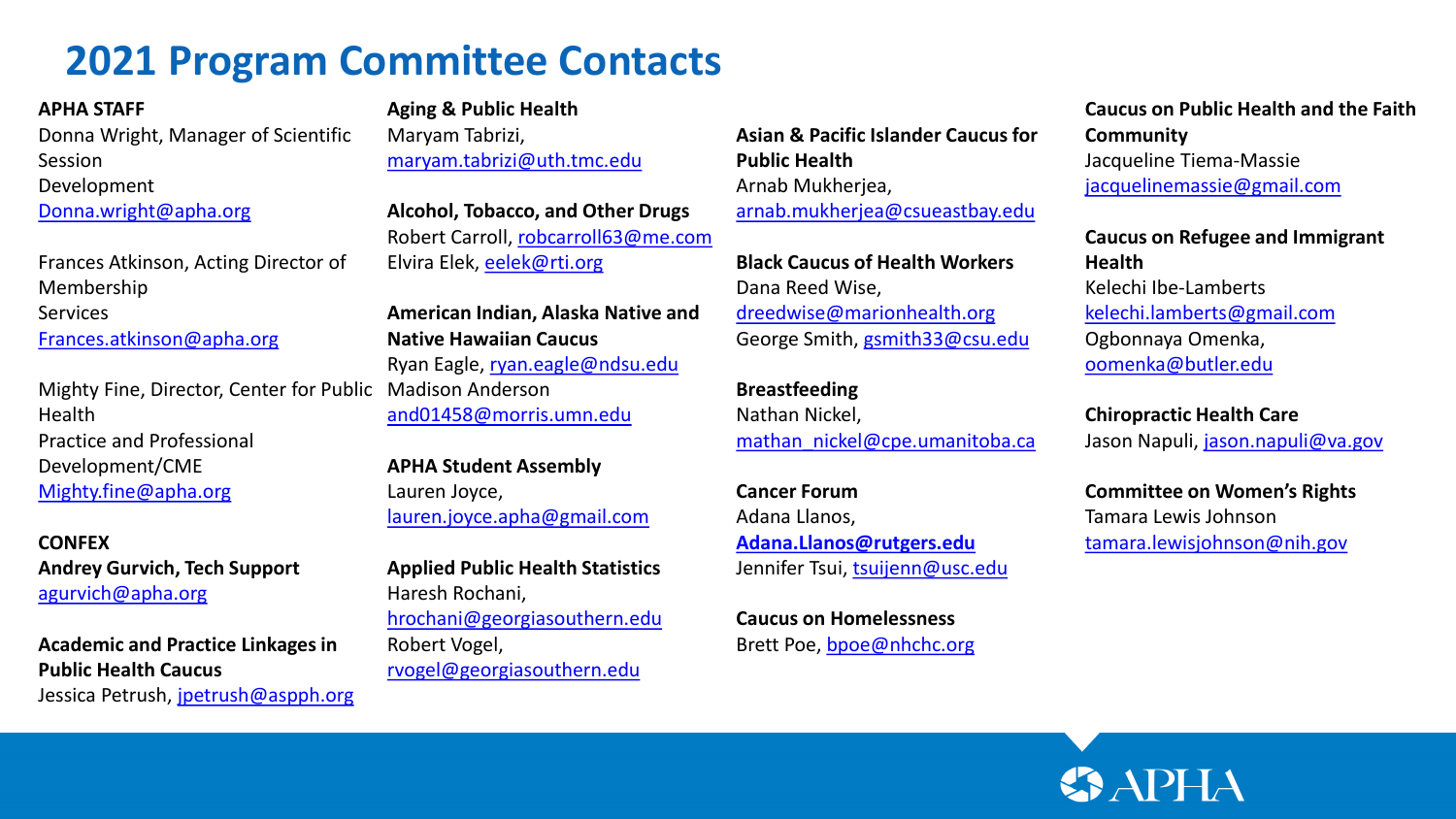# **Program Committee Contacts Cont'd**

#### **Community Based Public Health Caucus**

Patricia Piechowski, [kwikwi@umich.edu](mailto:kwikwi@umich.edu) Rachel Berkowitz, [berkowr@gmail.com](mailto:berkowr@gmail.com) Juanita Booker-Vaughns, [Juanitabookervaughn@cdrewu.edu](mailto:Juanitabookervaughn@cdrewu.edu)

### **Community Health Planning and Policy Development**

Shannon Nicks, [nicks@ohio.edu](mailto:nicks@ohio.edu) Kristin Schuller, [schuller@ohio.edu](mailto:schuller@ohio.edu)

**Community Health Workers**  Paige Menking [pmenking@salud.unm.edu](mailto:pmenking@salud.unm.edu)

#### **Disability**

Librada Callender [librada.callender@bswhealth.org](mailto:librada.callender@bswhealth.org) Katherine Froehlich-Grobe [Katherine.Grobe@bswhealth.org](mailto:Katherine.Grobe@bswhealth.org) Lindsey Mullis, [lindsey.c.mullis@uky.edu](mailto:lindsey.c.mullis@uky.edu)

**Early-Career Professional**  Claire Brown, [cb910@sph.rutgers.edu](mailto:cb910@sph.rutgers.edu) Kakali Chakrabarti, [kakali.chakrabarti@wsu.edu](mailto:kakali.chakrabarti@wsu.edu)

#### **Environment**

Natasha DeJarnett, [natasha.dejarnett@louisville.edu](mailto:natasha.dejarnett@louisville.edu) Raquel Silva, [raquel.silva@icf.com](mailto:raquel.silva@icf.com)

#### **Epidemiology**

Kesha Baptiste-Roberts, [baptika@gmail.com](mailto:baptika@gmail.com) Siobhan C. Maty, [siobhanmaty@gmail.com](mailto:siobhanmaty@gmail.com)

#### **Ethics**

Bruce Jennings [brucejennings@humansandnature.org](mailto:brucejennings@humansandnature.org)  $\underline{\mathsf{u}}$  $\underline{\mathsf{u}}$  $\underline{\mathsf{u}}$ 

**Family Violence Prevention Caucus**  Laura Schwab Reese, [lschwabr@purdue.edu](mailto:lschwabr@purdue.edu)

### **Food and Nutrition**

Abby Gold, [agold@umn.edu](mailto:agold@umn.edu) Mary Larson, [mary.larson2@ndsu.edu](mailto:mary.larson2@ndsu.edu)

## **Health Administration**

Kate Cartwright, [kcartwright@unm.edu](mailto:kcartwright@unm.edu) **Human Rights Forum**  Regina Gervin, [rgervin@capellauniversity.edu](mailto:rgervin@capellauniversity.edu) Candace Haugtvedt, [clhaugtvedt@gmail.com](mailto:clhaugtvedt@gmail.com) Sonia Lee, [sonialee518@gmail.com](mailto:sonialee518@gmail.com)

# **Health Informatics Information Technology**  Diane L. Adams, [dla8315@aol.com](mailto:dla8315@aol.com) Jeannette Jackson-Thompson [Jacksonthompsonj@health.missouri.ed](mailto:Jacksonthompsonj@health.missouri.edu)

**HIV/AIDS**  Mohammad Rifat Haider [rifat.haider@gmail.com](mailto:rifat.haider@gmail.com)

## Randolph D. Hubach [Randolph.hubach@okstate.edu](mailto:Randolph.hubach@okstate.edu) [Paulette Dawn Slowinski](mailto:dawn69@gmail.com) [dawn69@gmail.com](mailto:dawn69@gmail.com)

Sarbinaz Bekmuratova [sarbinazbekmuratova@creighton.edu](mailto:sarbinazbekmuratova@creighton.edu) Arduizur Carli Richie-Zavaleta [arichiezavaleta@gmail.com](mailto:arichiezavaleta@gmail.com)

#### **Injury Control and Emergency Health Services**  Claudia Der-Martirosian

[claudia.der-martirosian@va.gov](mailto:claudia.der-martirosian@va.gov) Janice Springer, [janice.springer@redcross.org](mailto:janice.springer@redcross.org)

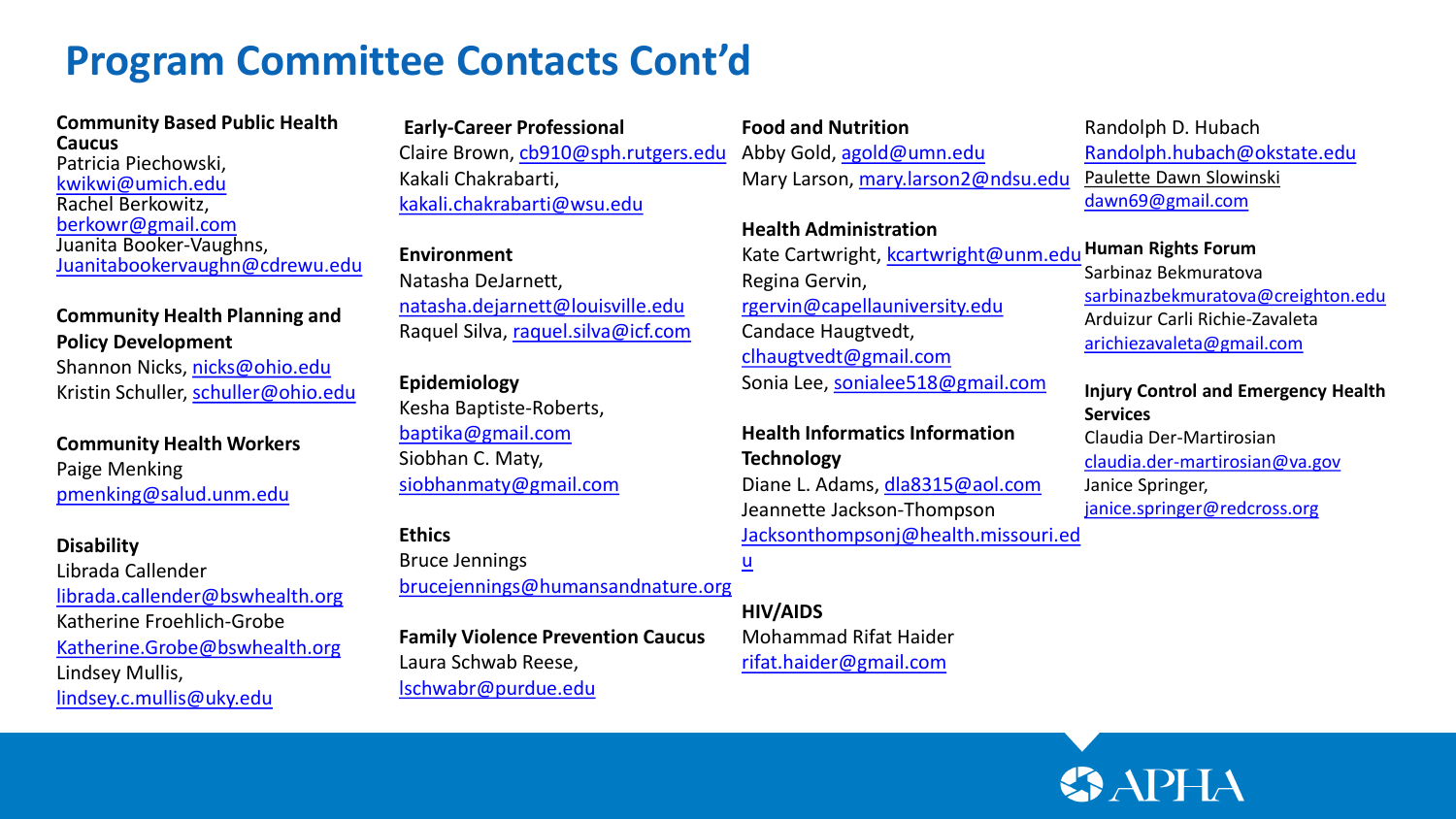# **Program Committee Contacts Cont'd**

# **Integrative, Complementary and Traditional Health Practices**

Kim Faurot, [faurot@med.unc.edu](mailto:faurot@med.unc.edu) John Finnell, [drfinnell@gmail.com](mailto:drfinnell@gmail.com)

#### **International Health**

Samer Jabbour, [sj22@aub.edu.lb](mailto:sj22@aub.edu.lb) Theresa Majeski, [Theresa.Majeski@gmail.com](mailto:Theresa.Majeski@gmail.com)

#### **Latino Caucus**

Barbara Baquero, [bbaquero@uw.edu](mailto:bbaquero@uw.edu) Airin Martinez, [admartinez@umass.edu](mailto:admartinez@umass.edu)

#### **Law**

Stacie Kershner, [lawandhealth@gsu.edu](mailto:lawandhealth@gsu.edu)

### **LGBTQ Health Caucus**  Madina Agénor, [madina.agenor@tufts.edu](mailto:madina.agenor@tufts.edu)

Kristen Krause, [kristen.krause@rutgers.edu](mailto:kristen.krause@rutgers.edu)

**Maternal and Child Health**  Kimberly Arcoleo, [karcoleo@uri.edu](mailto:karcoleo@uri.edu) Lesley Cottrell, [lcottrell@hsc.wvu.edu](mailto:lcottrell@hsc.wvu.edu) [Genevieve.graaf@uta.edu](mailto:Genevieve.graaf@uta.edu)

**Medical Care Section**  Rosa Rodriguez-Monguio, [monguio@gmail.com](mailto:monguio@gmail.com) Wassim Tarraf, [wassim.tarraf@wayne.edu](mailto:wassim.tarraf@wayne.edu) Kara Allard, [kallard3@bwh.harvard.edu](mailto:kallard3@bwh.harvard.edu) Jazmin Hampton, [jazhampton@yahoo.com](mailto:jazhampton@yahoo.com) Tiffany Johnson, [ohnsontiffanyanne@gmail.com](mailto:ohnsontiffanyanne@gmail.com) Minghui Li, [samliuthsc@gmail.com](mailto:samliuthsc@gmail.com) Cody Mullen, [cody.mullen@gmail.com](mailto:cody.mullen@gmail.com)

**Men's Health Caucus** Albert Pless, [apless@challiance.org](mailto:apless@challiance.org)

# **Mental Health**  Genevieve Graaf, Robin Kimbrough-Melton robin.kimbrough[melton@ucdenver.edu](mailto:robin.kimbrough-melton@ucdenver.edu) Tamara Lewis Johnson, [tamara.lewisjohnson@nih.gov](mailto:tamara.lewisjohnson@nih.gov)

**Occupational Health and Safety**  Miriam Weil, [miriam.weil@verizon.net](mailto:miriam.weil@verizon.net) Kerri Wizner, [ytm3@cdc.gov](mailto:ytm3@cdc.gov)

#### **Oral Health**

Chelsea Fosse, [chelseafosse@gmail.com](mailto:chelseafosse@gmail.com)

#### **Peace Caucus**

Anlan Cheney, [anlan.cheney@gmail.com](mailto:anlan.cheney@gmail.com) Patrice Sutton, [psutton2000@yahoo.com](mailto:psutton2000@yahoo.com)

## **Pharmacy**  Barry A. Bleidt, [bbleidt@nova.edu](mailto:bbleidt@nova.edu)

### **Physical Activity**

Alan Beck, [alan.beck@wustl.edu](mailto:alan.beck@wustl.edu) Bridgette Do, [bridgetd@usc.edu](mailto:bridgetd@usc.edu)